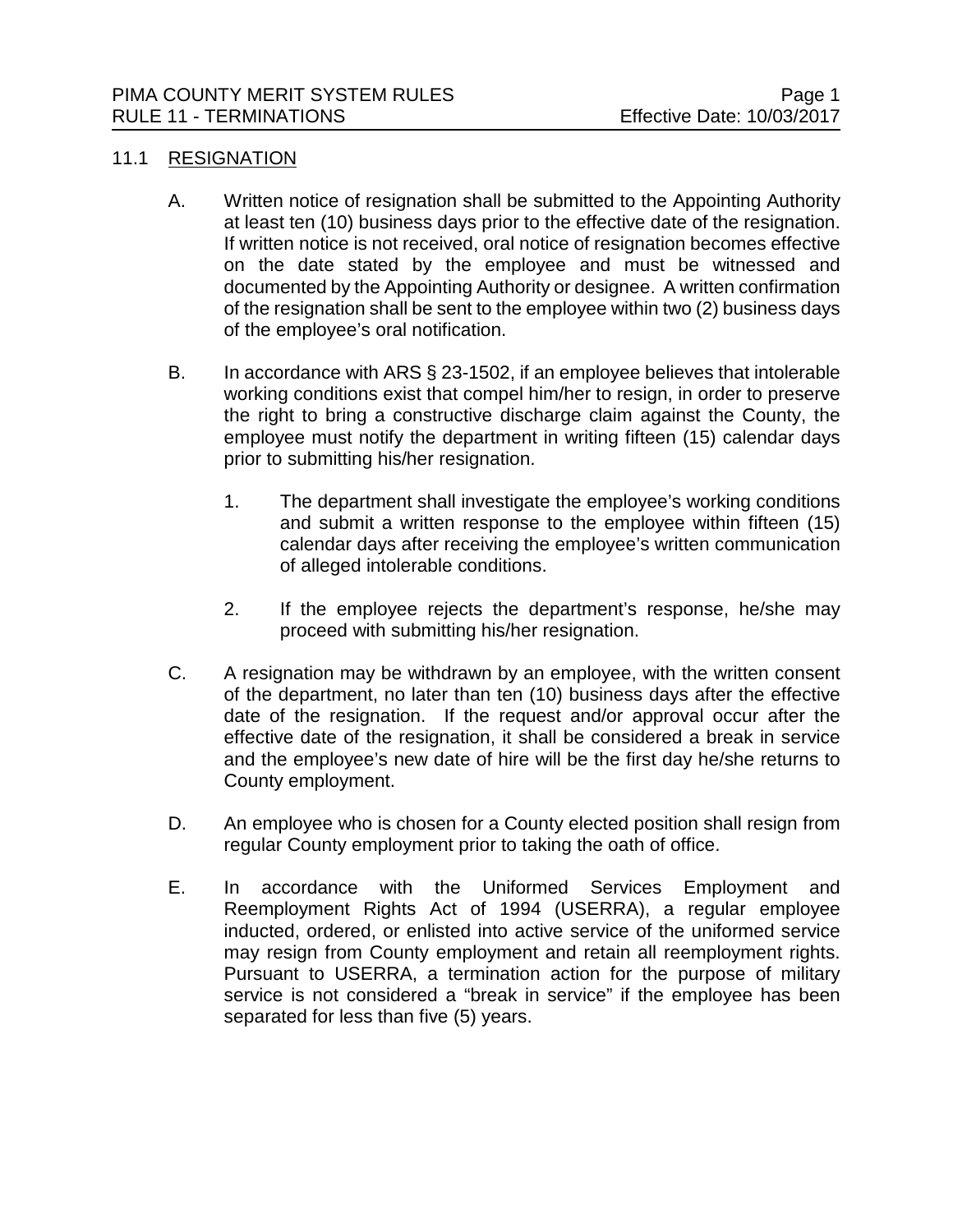# 11.2 DISMISSAL

A dismissal is the involuntary termination of employment for a disciplinary reason as provided in Rule 12.

### 11.3 TERMINATION DURING INITIAL PROBATION

An employee may be terminated, without the right of appeal, at any time during initial probation. However, the terminated employee may file a grievance in accordance with Merit System Rule 13.3 if unlawful discrimination under County Personnel Policies, Merit System Rules, or Administrative Procedures is alleged.

## 11.4 LAYOFF

Layoff shall not be used in lieu of discipline.

- A. An employee may be laid off due to reduced demand for services, functions or programs; lack of funds; elimination of position; for inability to perform the essential functions of the employee's position with or without reasonable accommodation, or for failure to successfully complete promotion, demotion or reappointment probation as provided in Merit System Rule 8. An employee laid off under this Rule shall have no right of appeal.
- B. The decision regarding which classification(s) shall be affected by layoff and when layoff shall be effective shall be made by the Appointing Authority. In each instance, based on circumstances within the department, the layoff plan shall state whether or not grant-funded employees shall be grouped with other employees for layoff purposes.
- C. When an Appointing Authority determines that a layoff is necessary, the Appointing Authority shall draft a layoff plan, which, when the layoff is for reasons other than reduced demand for services, functions or programs, lack of funds and/or elimination of position, may be merely an explanation of the grounds for layoff. All layoff plans shall be approved by the County Administrator prior to implementation.
- D. When any classification is subject to layoff, non-permanent status employees in that classification in the same department shall be terminated before any permanent status employee is laid off, unless exempted by the Board of Supervisors. All vacant positions in that classification should be eliminated before laying off any employee in such classification.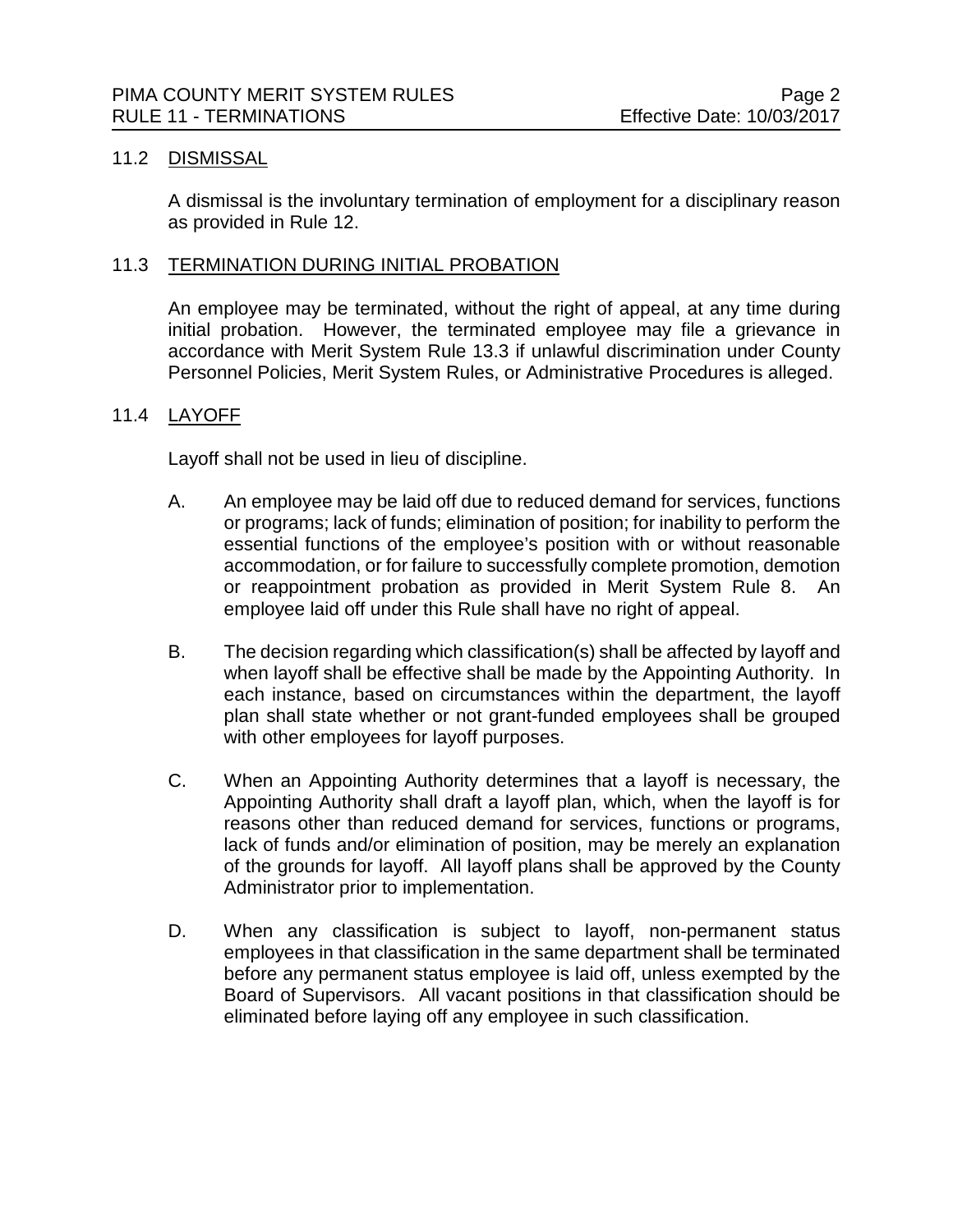- 11.4 E. When permanent employees in a classification become subject to layoff due to reduced demand for services, functions or programs, lack of funds and/or elimination of position, the Appointing Authority shall determine which employee(s) shall be laid off based on seniority as defined in MSR 1 and qualifications of all permanent employees in that classification in the same department. Seniority is the primary factor, unless exempted by the County Administrator. Qualifications (i.e. knowledge, skills and abilities) are the secondary factor, unless otherwise exempted by the County Administrator.
	- F. Human Resources shall notify employees to be laid off, in writing, as soon as possible, but no later than thirty (30) calendar days prior to the effective date of layoff. The written notice shall be hand delivered or sent certified with return receipt and first class mail. The notice shall contain the effective date of layoff, pre-layoff reappointment, reemployment and reinstatement rights, and a copy of the County Administrator approved layoff plan.
	- G. Pre-layoff Reappointment: Prior to the effective date of layoff, an employee subject to layoff may be appointed non-competitively by any Appointing Authority having a vacant position of the same or lower salary grade or open salary range for which the employee meets the minimum qualifications.
		- 1. The salary for pre-layoff reappointment shall be set in the same manner as for entrance salary, Personnel Policy 8-117.
		- 2. The effective date for pre-layoff reappointment shall be before the date on which the layoff would have been effective. The employee shall retain all accrued sick leave, annual leave and compensatory time.
		- 3. An employee who accepts a pre-layoff reappointment shall serve a twelve (12) month probation.
		- 4. An employee who accepts a pre-layoff reappointment retains reinstatement rights.
		- 5. An employee who accepts a temporary or detail assignment, prior to layoff, retains pre-layoff reappointment rights during the assignment and is subject to layoff at the end of the temporary or detail assignment.
	- H. Reinstatement: An employee who is laid off shall be eligible and may apply for reinstatement to the department and the classification from which laid off. The employee shall be eligible for reinstatement for a period of two (2) years from the effective date of layoff.